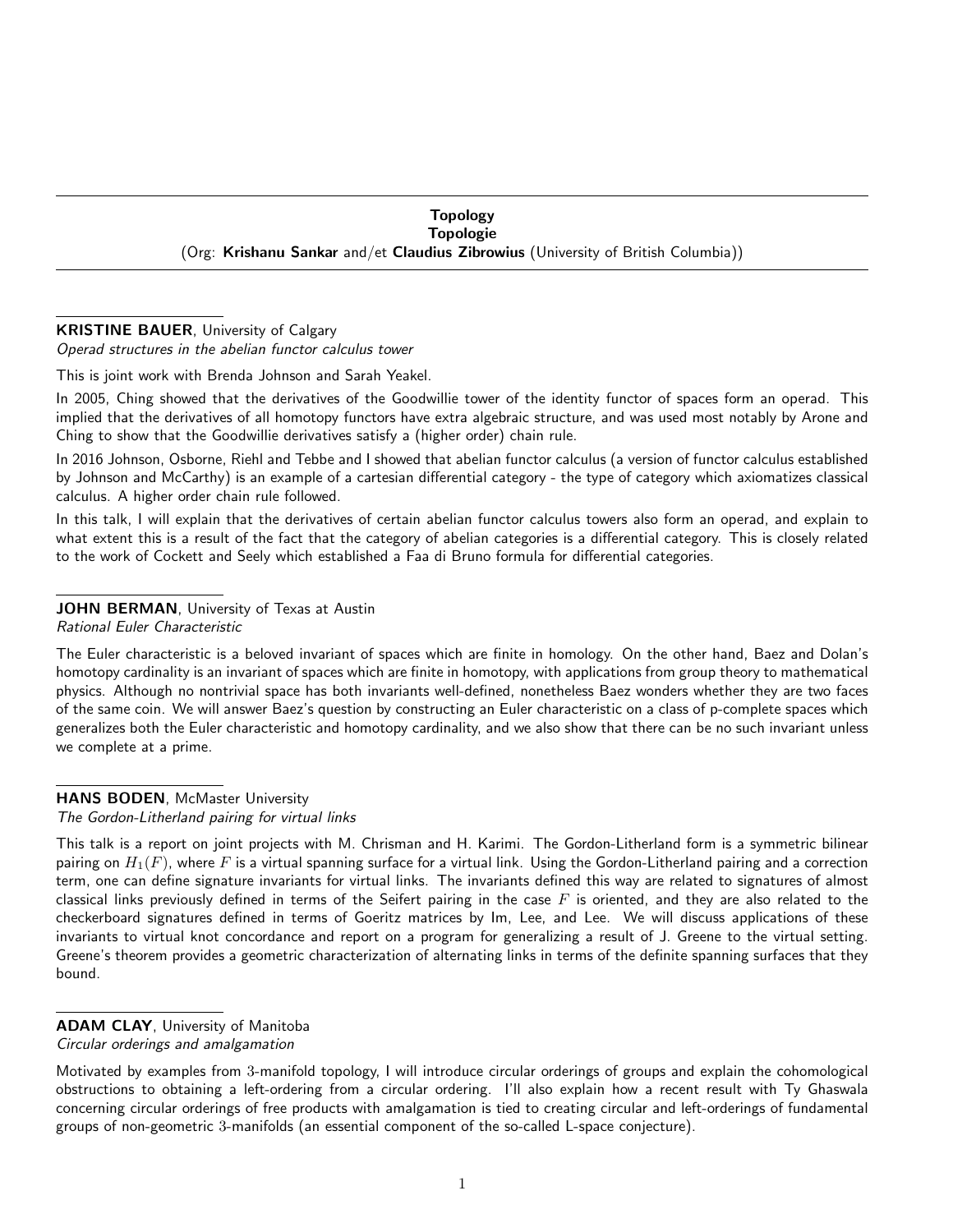### MARTIN FRANKLAND, University of Regina

Towards the dual motivic Steenrod algebra in positive characteristic

Several tools from classical topology have useful analogues in motivic homotopy theory. Voevodsky computed the motivic Steenrod algebra and its dual over a base field of characteristic zero. Hoyois, Kelly, and Østvær generalized those results to a base field of characteristic p, as long as the coefficients are mod  $\ell$  with  $\ell \neq p$ . The case  $\ell = p$  remains conjectural.

In joint work with Markus Spitzweck, we show that over a base field of characteristic  $p$ , the conjectured form of the mod  $p$  dual motivic Steenrod algebra is a retract of the actual answer. I will sketch the proof and possible applications. I will also explain how this problem is closely related to the Hopkins–Morel–Hoyois isomorphism, a statement about the algebraic cobordism spectrum MGL.

### CHRIS HERALD, University of Nevada, Reno

Traceless character varieties, the pillowcase and Khovanov cohomology

This talk will describe recent joint work with Matthew Hedden, Matthew Hogancamp, and Paul Kirk.

For a diagram of a 2-stranded tangle in the 3-ball we define a twisted complex of compact Lagrangians in the triangulated envelope of the Fukaya category of the smooth locus of the pillowcase. We show that this twisted complex is a functorial invariant of the isotopy class of the tangle, and that it provides a factorization of Bar-Natan's functor from the tangle cobordism category to chain complexes. In particular, the hom set of our invariant with a particular non-compact Lagrangian associated to the trivial tangle is naturally isomorphic to the reduced Khovanov chain complex of the closure of the tangle. Our construction comes from the geometry of traceless SU(2) character varieties associated to resolutions of the tangle diagram, and was inspired by Kronheimer and Mrowka's singular instanton link homology.

## RICK JARDINE, Univ. of Western Ontario

Fuzzy presheaves

Michael Barr (1986) showed that fuzzy sets can be identified with sheaves of monomorphisms on a locale. The Veitoris-Rips complexes  $s \mapsto V_s(X)$  for a data cloud X in topological data analysis form a simplical fuzzy set, or a simplicial sheaf of monomorphisms on a locale defined by the parameter s. There is an underlying theory of presheaves of monomorphisms (fuzzy presheaves) that will be described in this talk, along with potential applications.

## ALLISON MOORE, University of California, Davis

Surgery on links and the d-invariant

The d-invariants are a set of rational numbers associated to the Heegaard Floer homology of a rational homology sphere. These invariants are quite useful and have many important applications in low-dimensional topology. We will describe a formula to compute the d-invariants of integral surgeries on two-component L–space links of linking number zero in terms of the h-function. This generalizes a formula of Ni-Wu in the case of knots, and relies on the Manolescu-Ozsvath link surgery complex. For linking number zero links, we will also describe the behavior of the d-invariants invariants under crossing changes, concordance, and mention some related results on the characterization of L-space surgery slopes. This is joint work with E. Gorsky and B. Liu.

## LISA PICCIRILLO, University of Texas at Austin

Knots in  $S^3$  are slice if they bound a smooth properly embedded disk in  $B^4$ . For some classes of knots it can be especially difficult to obstruct sliceness. Positive mutation is an operation taking knots to knots, and it is difficult, though generally possible, to obstruct the sliceness of a knot which is a positive mutant of a slice knot. It is also difficult, but generally possible,

The Conway knot is not slice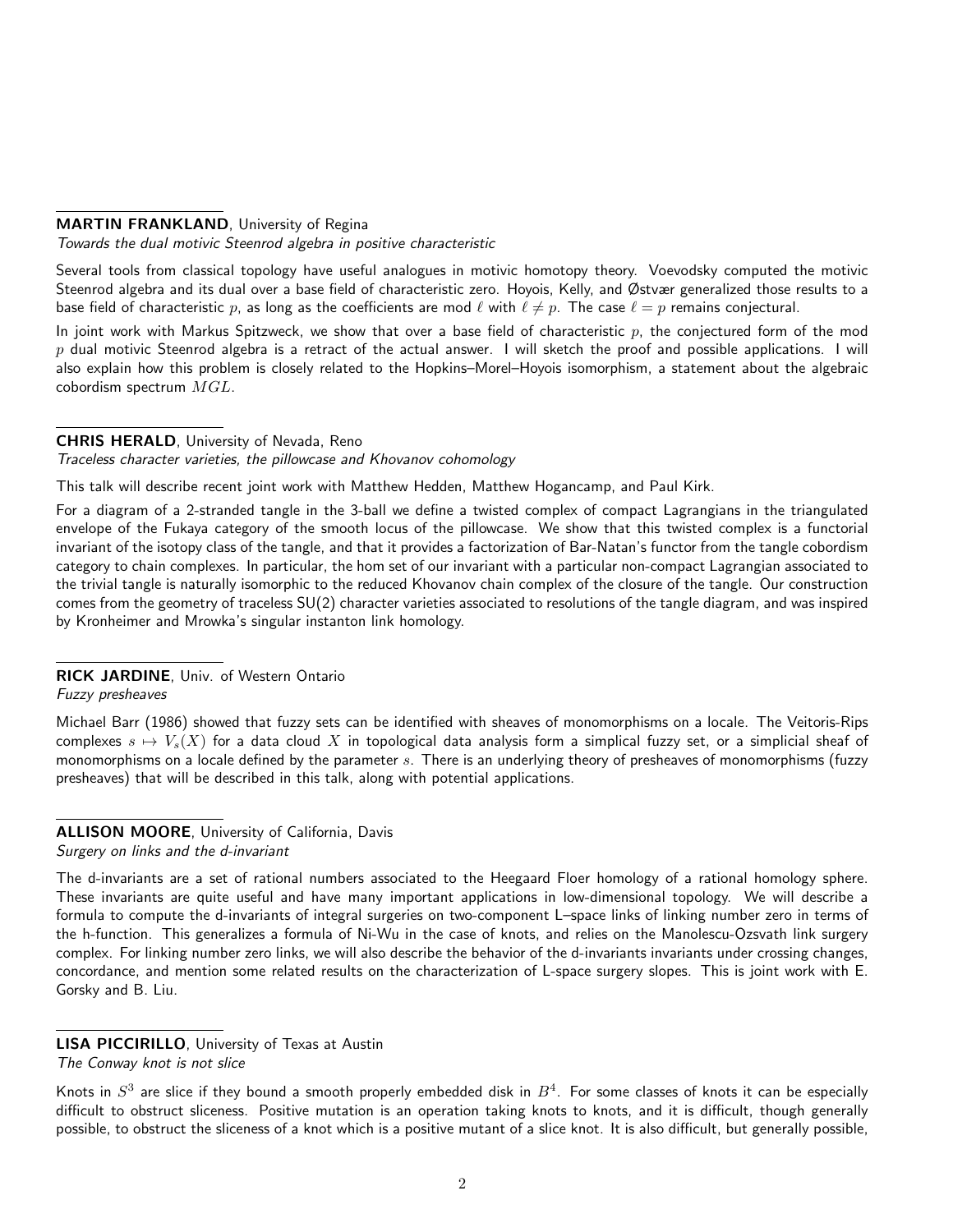to obstruct the sliceness of a topologically slice knot. The Conway knot is the smallest knot which is both topologically slice and a positive mutant of a slice knot, and all sliceness invariants in the literature vanish for the Conway knot. In this talk I will use a new argument to show that the Conway knot is not slice.

#### JONATHAN RUBIN, UCLA

#### Norms on G-categories

Let G be a finite group. The theory of  $N_\infty$  algebras was originally motivated by the homotopy coherent systems of transfers that appear on  $G$ -spectra over incomplete universes, and on localizations of commutative ring  $G$ -spectra. In this talk, I will explain how such structure can be modeled on small  $G$ -categories. I will give a Mac Lane-style presentation of an equivariantization of ordinary symmetric monoidal structure, and then sketch applications as time permits.

#### WILLIAM RUSHWORTH, McMaster University

Ascent sliceness

A virtual link is an equivalence class of embeddings  $\bigsqcup S^1\hookrightarrow \Sigma_g\times I$ , up to self-diffeomorphism of  $\Sigma_g\times I$  and certain handle (de)stabilisations of  $\Sigma_a$ .

A cobordism between classical knots is a surface, properly embedded in  $S^3\times I$ , which cobounds the knots. A cobordism between virtual knots  $K:S^1\hookrightarrow \Sigma_g\times I$  and  $K':S^1\hookrightarrow \Sigma_{g'}\times I$  is a pair  $(S,M).$  for  $M$  a compact oriented 3-manifold with  $\partial M=\Sigma_g\sqcup\Sigma_{g'}$ ,  $S$  an oriented surface properly embedded in  $M\times I$  with  $\partial S=K\sqcup K'$ . If the genus of  $S$  is zero then  $(S,M)$  is a concordance. We may therefore ask new questions about the complexity of the 3-manifolds appearing in cobordisms between  $K$  and  $K'$ .

We outline one such question regarding the 3-manifolds appearing in concordances between virtual knots and the unknot. Roughly, given a virtual knot  $K \hookrightarrow \Sigma_g$  and concordance  $(S, M)$  from  $K$  to the unknot, place a Morse function on  $M$ ; the level sets are surfaces  $\Sigma_l.$  If there exists a level set  $\Sigma_l$  such that  $l>g$  then the concordance is *ascent*. Does there exist a slice virtual knot such that every concordance between it and the unknot is ascent?

# DANIEL SHEINBAUM, University of British Columbia

#### Quasi-adiabatic stability of Fermi surfaces and K-theory

I will present a classification of Fermi surfaces of non-interacting, discrete translation-invariant systems from electronic band theory, quasi-adiabatic evolution and their topological interpretations. For systems on a half-space and with a gapped bulk, this derivation naturally yields a K-theory classification. Given the  $d-1$ -dimensional surface Brillouin zone  $X_s$  of a  $d$ -dimensional half-space, this result implies that different classes of globally stable Fermi surfaces belong in  $K^{-1}(X_s)$ . I will also mention how to include symmetries through equivariant methods. This is based on joint work with A.Adem, O.Antolín-Camarena and G.W. Semenoff.

#### PAUL ARNAUD SONGHAFOUO TSOPMENE, University of Regina

Cosimplicial models for manifold calculus

Manifold calculus is a tool developped by Goodwillie and Weiss which enables to approximate a contravariant functor,  $F$ , from the category of m-manifolds to the category of spaces (or alike), by its "Taylor approximation",  $T_\infty F$ . I will explain how to construct a fairly explicit and computable cosimplicial model of  $T_{\infty}F(M)$  out of a simplicial model of the manifold M (i.e. out of a simplicial set whose realization is M). This cosimplicial model in degree p is then equivalent to the evaluation of F on a disjoint union of as many m-disks as p-simplices in the simplicial model of M.

As an example, we apply this construction to the functor  $F(M) = \text{Emb}(M, W)$  of smooth embeddings in a given manifold W ; in that case our cosimplicial model in degree p is then just the configuration space of all the p-simplices of M in W product with a power of a Stiefel manifold. When  $\dim(W) > \dim(M) + 2$ , a theorem of Goodwillie-Klein implies that our explicit cosimplicial space is a model of  $Emb(M, W)$ . This generalizes Sinha's cosimplicial model for the space of long knots which